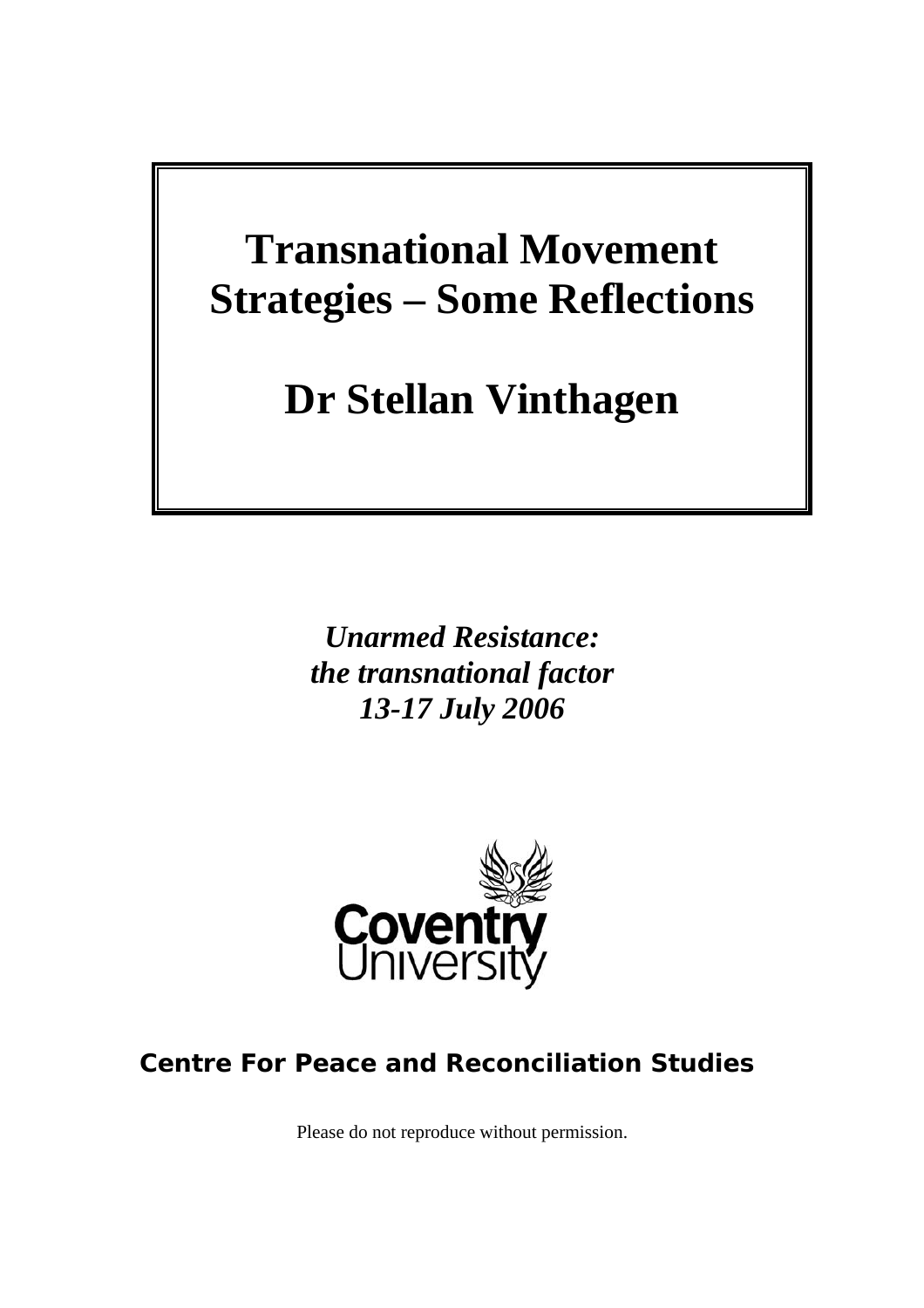Updated 2006-07-16

#### **WORK IN PROGRESS (ask for permission before quoting)**

#### **Abstract:**

Transnational movement possibilities, and in some respect also capacities, have increased with contemporary political economy globalisation. This makes conditions for unarmed resistance strategies fundamentally new. Globalisation destabilizes national sovereignty, administrative planning, development strategies and the intervention capacity of the state. Globalisation has not dissolved the state but made all states interdependent and some states or state department areas de facto colonized. Thus, social forces' struggle – "politics" – is being globalised. Yet, strategies of social change are still nationally confined and framed, also the main nonviolent action strategy; to compel the state to reform (or facilitate a national liberation or state revolution) through the non-cooperation of the very people that the national administration/state depend on. The weakness of such a master strategy increases according to the extent a specific issue, society or process is globalised. Thus, this paper argues that conventional state-oriented strategies of change, at the least, need to be complemented with *transnational movement strategies*, strategies that take a global condition into account. In some movements global strategic struggles need to replace national ones. Some tentative principles of a transnational nonviolence strategy are proposed and a need for further research, especially empirical case studies, is emphasized. The main principle suggest struggles need to be *globally communicated, developed and coordinated, yet applied and translated according to local contexts*.

Since the end of the 1990s we are witnessing what is most probably the broadest movement network mobilisation in world history. This still growing movement is commonly referred to as the "anti-globalisation movement", but calls itself the "global justice movement". But it is not really a singular movement, rather a "movement of movements". This unprecedented worldwide movement gives hope for social change of established world structures. It also shows the growing importance and possibility of movements that surpass national and local borders.

This paper tries to understand the existing and possible strategies of transnational movements working for social change, especially those striving for an unarmed or nonviolent change of direct and structural violence, i.e. war and the social structures upholding authoritarian regimes, sexist, racist, capitalist and militarised societies.

In order to understand global and transnational movements we need to create some conceptual clarity. The concept "international", which is the one we are most accustomed to, refers to relations between nation states as units (*inter* means between). International relations, like other social relations, can be multidimensional – military, economic, cultural, political or dealing with immigration, information or other issues – but always relations between sovereign states. When heads of states sign agreements, we have international relations. "Transnational" relations, on the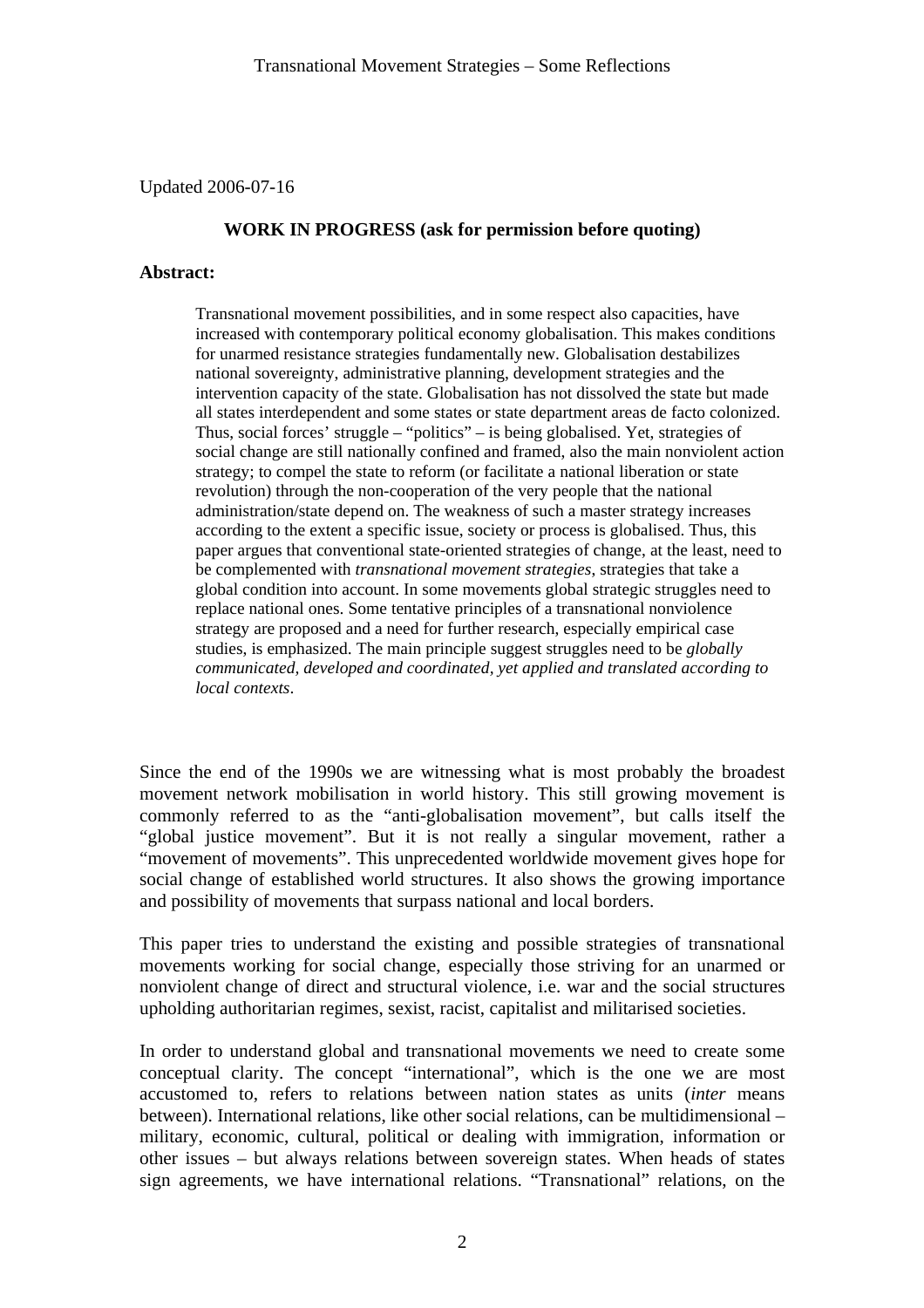other hand, are a quite different phenomenon. Then relations develop through nation states (*trans* means through or across). There are (multidimensional) flows of information, people or goods that pass through the borders of states without the (sovereign) control of governments or state authorities. When, for example, environmental air-pollution spreads it does not stop and check in at the custom, show passport and fill in immigration papers – it flows right through. The same goes for flows of finance, Internet, criminal networks, or transnational social movements. In a sense transnational relations can be seen as creating big "wholes" in the border. Then, lastly, "global" relations, simply means transnational relations that are not only passing a few state borders but all borders of the globe, all about 200 nation states that exist today. "Globalisation", then, is the ongoing transnational process that has the potential to become global.

So, when we talk about "transnational movements" we refer to movements that are discussing, networking and acting across (some nation states) borders without being confined to having relations coordinated between national (movement) branches. When in each country there is a national organisation (uniting local chapters) and these organisations' cooperation is the only or dominant exchange, we rather talk about international organisations. Transnational organisations and transnational movement activities mix autonomous local and national groups, work-groups, individuals and regional organisations. They are not acting with the nation state as their (sole) organisational reference point.

This is no plain academic or semantic exercise. We have lived in an international system since about the 17th century, organised around the dominant idea of sovereign states (the "Westphalian system"). States still exist and most likely will continue to exist for long time. But the world system has changed since the mid 20th century, today we have a three-folded world structure which is being globalised: international relations, transnational and, for some dimensions, global relations. The finance system is, for example, already global. The stock markets of the world are today united in real time through information technology. On the finance market it does not matter where on earth you are or what the time is, there is only a Now and Here. Financial actions in Beijing are immediately noticed in New York and Mumbai, are met with virtually instant reactions, which in turn are noticed in Beijing the same second they are completed. An interactive finance system exists. And everyone who uses money is affected. Activities are thus translated into global finance flows, enriching or destroying a corporation or nation state within hours depending on the direction of these global flows. As when people interact face-to-face, actions are done in mutual and instant awareness and accommodation.

Similarly, I propose, is today the situation of transnational social movements. They are through transnational communication networks (Internet, cheap travels, SMS, mobile-phones etc.) acting in an increasingly globalised sense, irrespective of nation state borders. The technological possibility already exists, but in practical reality we will always speak of degrees. The empirical degree of how transnational a movement is will vary – its *globalness* – some being just "European" or "Western", or "urban", while others are digital movements with global communication networks and virtual identities (e.g. the "cultural jammers" like Adbusters).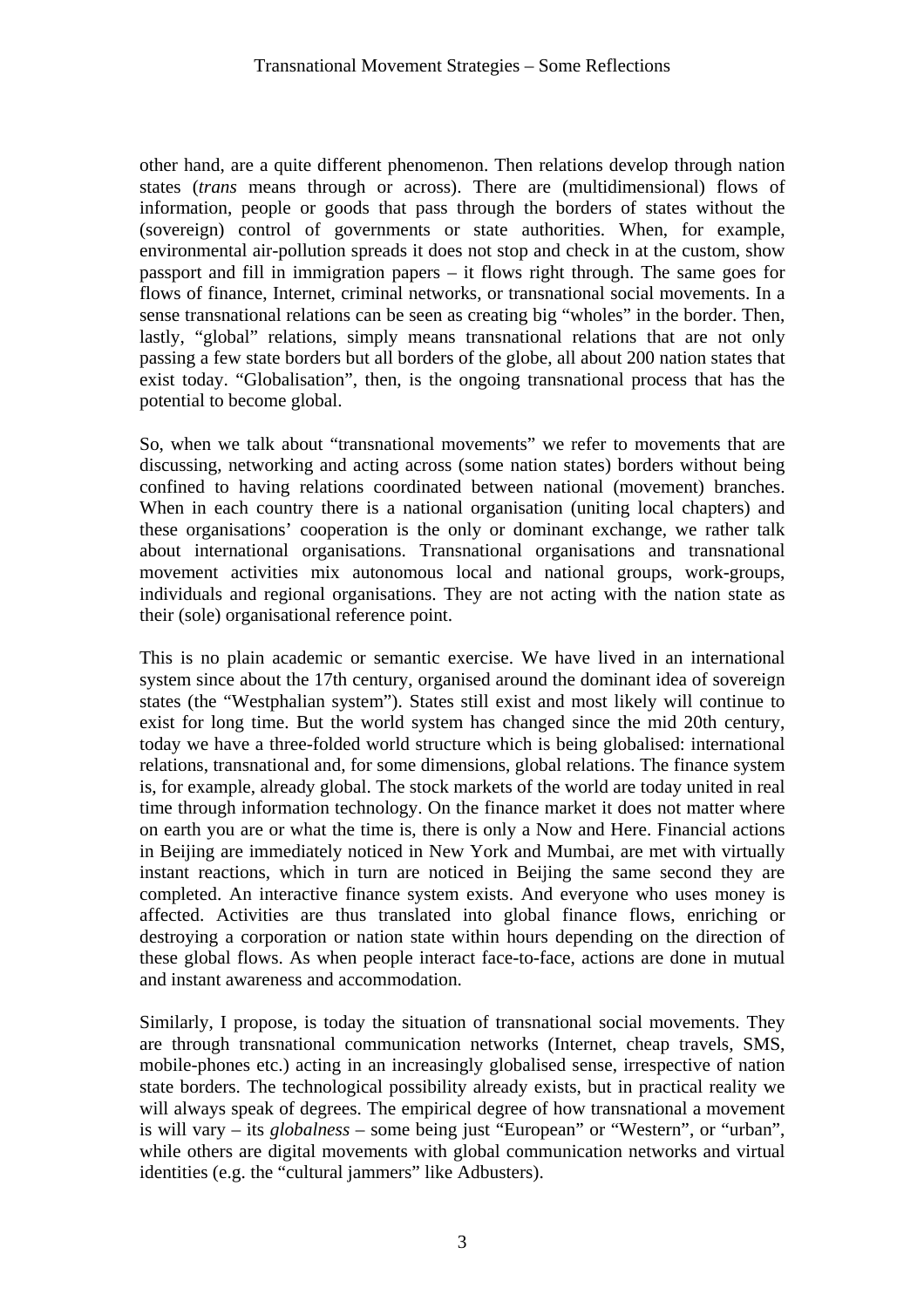Still, the major difference today is that a "local to local" relation is practically possible irrespective of where on earth these local places are. Globalisation is exactly a matter of *local interconnection* ("glocalisation"). A peace village in a war zone in Colombia is able to make direct contact with a local peace group in e.g. Cape Town, South Africa. And, most dramatic, the contact is possible to establish online, i.e. instant interaction. Today it is no major difficulty for most organisations to buy a satellite phone, a digital video camera, the computer hardware (the software is already free), and thus, communicate directly with the world. It will not amount to more than what it costs to bring a few representatives to an international conference. Even if really poor organisations can't afford it, the cost of making your own TV or news-site has never been this low. And, most importantly, the possibility of suppressing information, to create censorship and uphold a dictatorship, has never been as small as today. That is why even the major super power, the US, now turn to "total awareness", i.e. collecting all information (e.g. the Echelon surveillance of phone and Internet traffic), rather than stopping it.

One of the under-researched areas of movement activities is the *transnational diffusion of action repertoires*, i.e. how local protest routines are transported to other localities and other movements. This lack of knowledge is sad since globalisation makes diffusion more possible. A successful movement intervention, a new form of campaign and action technique in one part of the world might now easier travel to a movement somewhere else, to a movement that maybe is in desperate need of such new inventions. Still, we know that diffusion in reality is more difficult than just a matter of global information flows. A certain social technique is developed in a certain context, in relation to specific actors and historic dynamics. When that (successful) technique is adopted by a movement in another situation somewhere else they need to *translate* it, i.e. dislocate the idea of the technique from its origin and relocate it in an accommodated form according to the conditions of the new context. That is the reason why it took several decades before the nonviolent repertoire of the Indian liberation movement successfully grew within the US civil rights movement (Chabot 2003). It was not possible – despite that information about the technique was available almost directly – until initial extreme reactions where overcome (like those groups either underestimating or overstating the difference between India and the US). The translation process was a painstaking process of experimentation – of failures and progress – within small dedicated groups (in this case CORE, Congress Of Racial Equality).

# **METHODS OF TRANSNATIONAL MOVEMENTS**

Economic globalisation (of finance, transnational corporations etc.) is facilitated by a state-political globalisation with the creation of multilateral regimes (WTO, IMF, etc.). This globalisation of political economy creates no global state but "governance without government". But besides this corporate and elite driven "globalisation from above" we also have a globalisation of cultures and civil societies: a "globalisation from below", driven by heterogeneous networks of transnational social movements. The political expression of these movements is a continuation of old repertoires, new inventions and new application of old methods.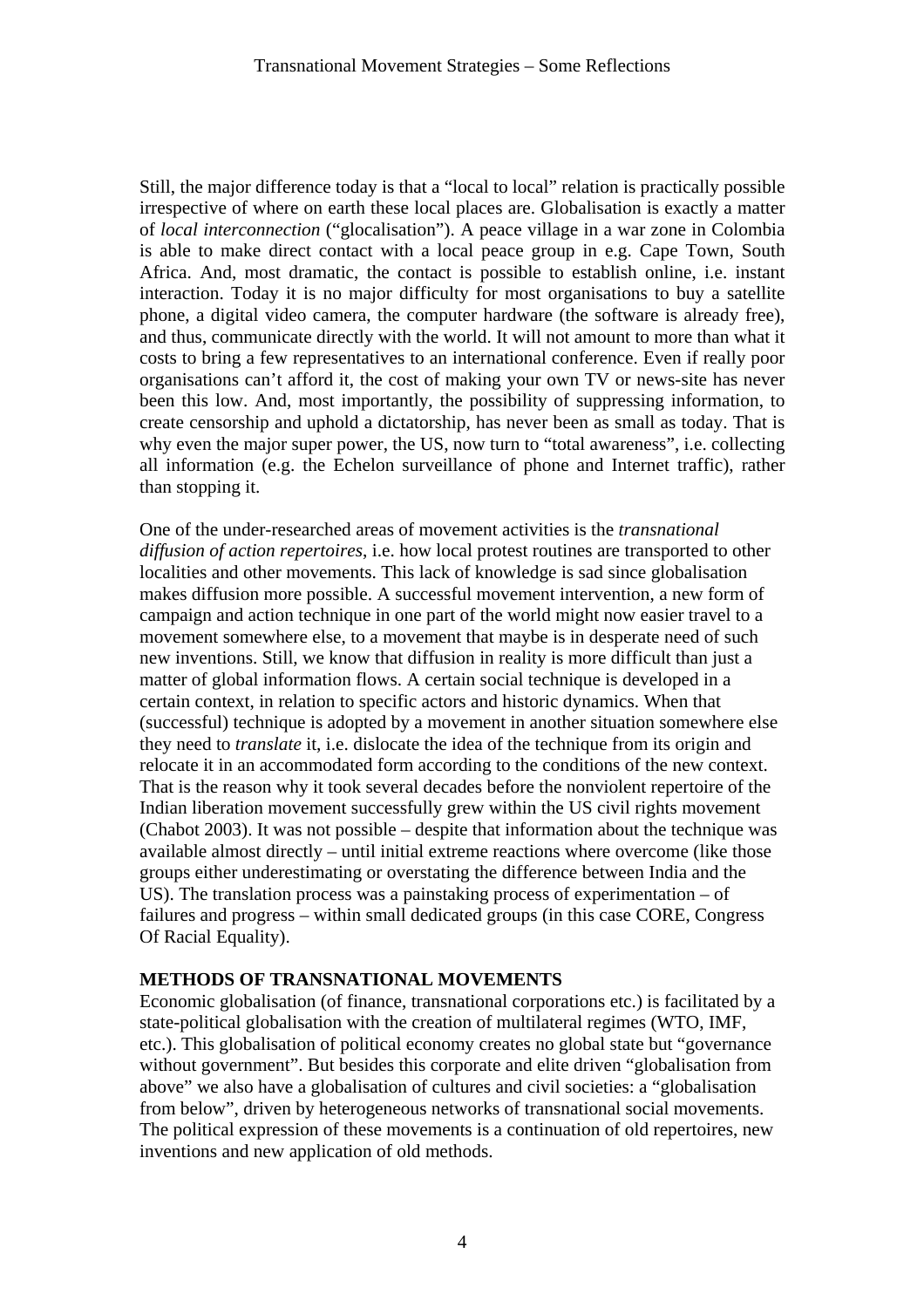Contemporary movements' combination of *personalization of politics* and *politicising of the world* creates a globalisation of politics: simultaneously expressed by movement convergence and struggles on a "global arena" and political maximalism in the globalised local cultural sphere (Abrahamsson 2003. Vinthagen 2002). By turning not just work, national independence, citizens' rights, democracy and redistribution, as the social movements of the 19th century, but also traditionally "apolitical" everyday life forms and "private" way of life, into political arenas, they *pierce* the micro-world. It is nowadays a political question e.g. what food you eat, what clothes you wear, who makes the dishes at home, with whom and how you make sex. Nothing is apolitical. Politics is everything. Yet, this expansion of politics is often misunderstood by professional politicians as being apolitical because it goes together with movements' mistrust and opposition of traditional party politics or trade unions. Besides piercing the micro-level of the everyday they are also *expanding* traditional nation-oriented politics, embracing the macro-world by linking personal and local politics with global questions (Gills 2000).

Unlike classic movements they do not typically form ideologies or political parties with holistic views. The single-issue-orientation of movements is making them competent spokes, who by self-supporting work, specialisation and even research become skilled alternative experts and creators of new cosmologies (Eyerman & Jamison 1991). But particularism and isolation endangers if they do not network with movements oriented around other issues. In the coalition building of "globalisation from below" or the global "movement of movements" and the open space of World Social Forum, it is exactly that issue-networking which is happening. Broad *alliances of issue-specialised* groups replace the role of parties. At the same time, *utopian social change* is made visible through the construction of alternative social structures in economic, cultural and political sectors, e.g. through the creation of new "movement societies" on occupied land (Vinthagen 2006). The movements' celebration of a world which contains "several worlds" simultaneously contradict Thatcher's infamous "There is no alternative"-speech and the whole neoliberal hegemony.

These movements combine a wide range of political methods. On a practical level this *combinatory repertoire* involves boycott, economic sabotage, symbolic confrontations, judicial struggles, the nurturing of their own media structure, development of alternative technology and networking. The *system-abiding methods* like e.g. lobbying are functional for existing world/national systems since it helps a system adapt to occasional system imbalance and correct malfunctions that otherwise would risk becoming a threat to the survival of the system. *System-critical methods* like disruptive direct action are usually treated as illegal acts, and met with counterreactions, since they break system rules and block system functions.

These plural approaches to movement activity are sometimes *mutually enforcing* while at other times *contradictory* (Vinthagen 2002). The functions of methods depend on issues, situations and what kind of system and regime is opposed. Since different groups have different priorities about what needs to be done and what methods are legitimate or effective, the movement mobilisation in civil society is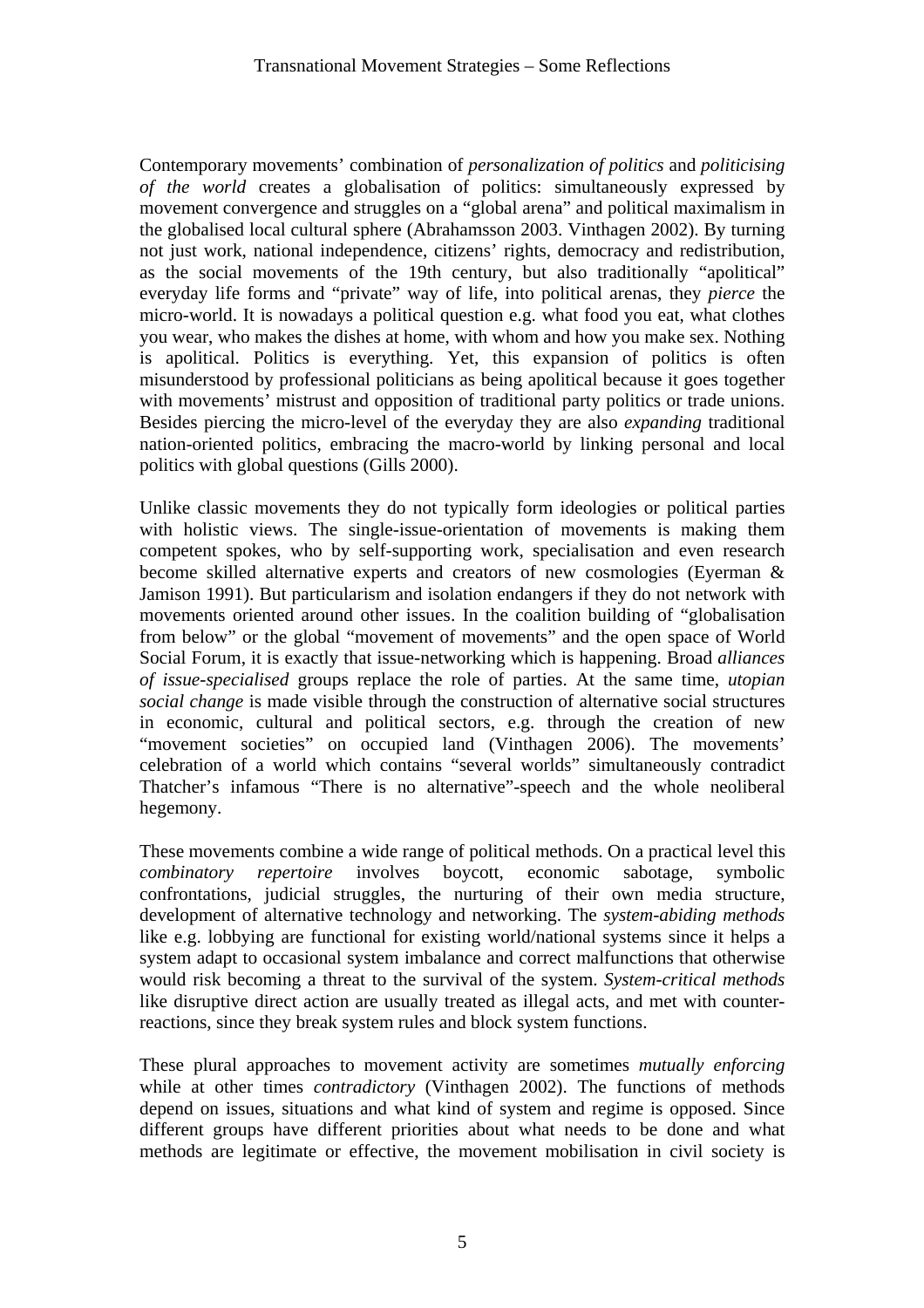reconstructed according to constantly shifting alliances and conflicts; expressed in issue-campaigns and "rainbow coalitions" (Thörn 1997).

What brings this disparate movement of movements together as a somehow united globalisation from below is a combination of two factors of pluralism: *pluralism of methods* (in the movement named "diversity of tactics") and *political minimalism* (named "a movement of one No and many Yes").

Pluralism of methods means that the movement endorse a diversity of tactics to be used at the same time – lobbying, big peaceful demonstrations, research, civil disobedience, cultural jamming, party work, trade union organising, street theatre and urban riots. These methods are encouraged during global top summit protests as well as local everyday struggles since we anyway do not have any recipe of what methods are most effective. Yet, there are limits to the pluralism. Armed groups and party/government representatives are not included in the WSF network.

The political minimalism, in a similar plural sense, encourages groups to have their own policies and ideology while cooperating on common grounds. The global network is built simply on the lowest common denominator – the rejection of the present globalisation from above, the neoliberal policies of G8, WTO, IMF and the World Bank. During WSF the discussions have created some kind of unity around the demand of debt-cancellation for the poorest countries, global tax on financial speculation and rejection of the US-lead war against terror. The most ambitious attempt to build a global agenda so far is the "Bamako Appeal" from a pre-conference to WSF 2006.<sup>1</sup> While there is a conscious rejection of some groups' proposals to build a global party or a new socialist international in order to keep the heterogeneity of the network, there are limits here as well. Not all criticism of neoliberal globalisation is included, e.g. fascist, religious fundamentalist, cultural traditionalist, ethnic particularism. While that is logical due to the WSF Charter of Principles (which express support for democracy, pluralism, human rights, nonviolence etc.) the problem is of course how to draw the line and decide what is what.<sup>2</sup>

### **TRANSNATIONAL NONVIOLENCE STRATEGIES?**

Even if the transnational capacity of movements has increased with globalisation in general and information technology in particular, and even though several movements have increased their transnational activity – the transnationalisation of nonviolent resistance is not necessarily increasing, due to national and state oriented strategies and frames. There has been some development of strategies for nonviolent action campaigns since Mohandas Gandhi, e.g. by Ackerman & Kruegler, Burrowes, Lakey, Martin, Moyer and Sharp. The tradition of nonviolent action, even before Gandhi and the Indian liberation struggle, has the advantage of being oriented towards not only conventional political struggle (i.e. the state and the law), but as well everyday struggles, root-problems of political issues, social work, personal development and structural change. That, actually, makes the nonviolent action form of politics more

<sup>&</sup>lt;sup>1</sup> See <u>http://www.openspaceforum.net/twiki/tiki-read\_article.php?articleId=66</u> (16<sup>th</sup> July, 2006).

<sup>&</sup>lt;sup>2</sup> See http://www.forumsocialmundial.org.br/main.php?id\_menu=4&cd\_language=2 (16<sup>th</sup> July, 2006).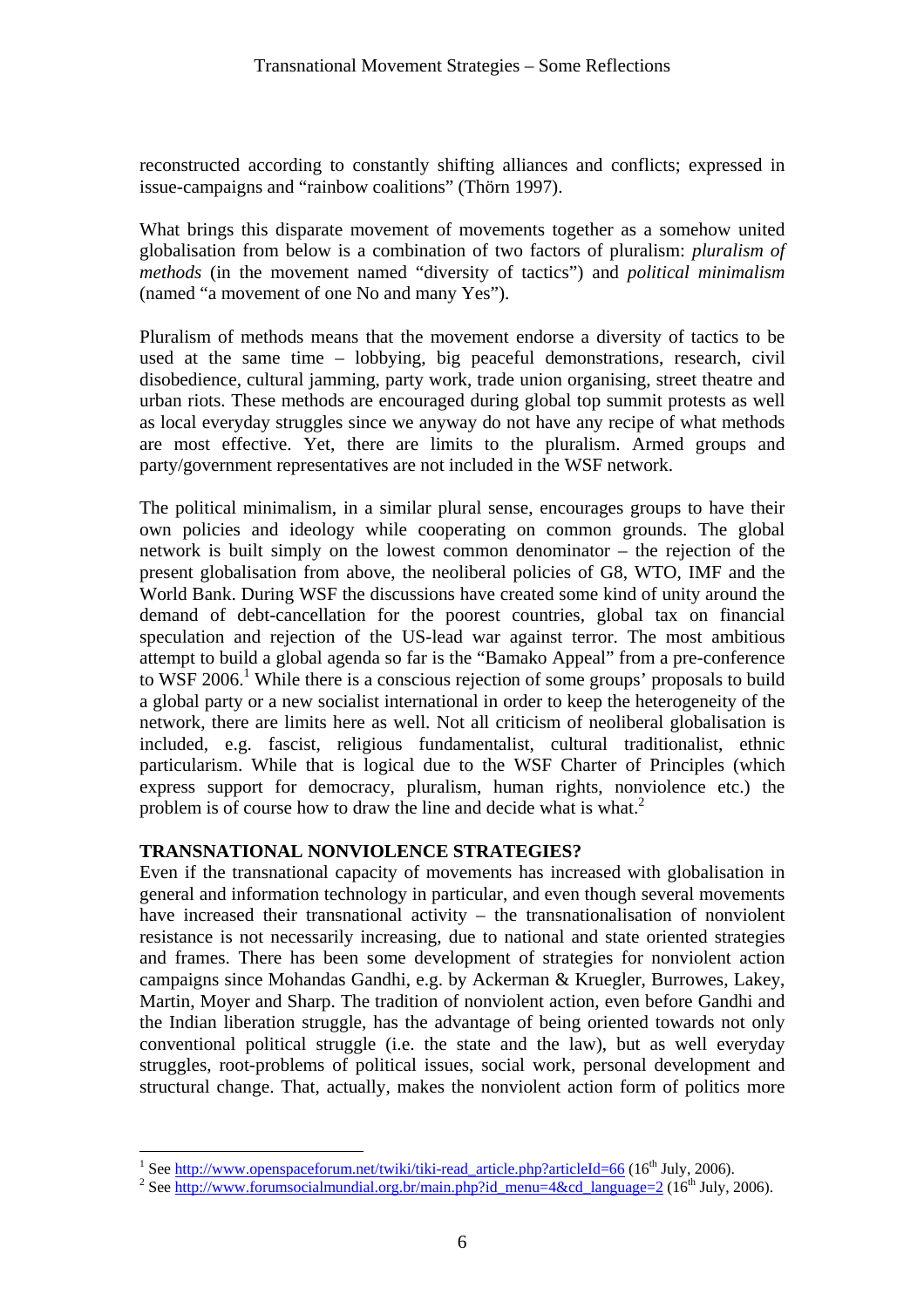suited to the global condition of societies. Yet, the potential is poorly observed or developed.

While Gandhi was nuanced and multiple in his approach to nonviolence and social change (making e.g. resistance, social work and personal change equally important, or combining strategic effectiveness and ethical principles, or combining political, economic and cultural change) nonviolent action theory has become comparatively reductionist, statist and one-dimensional.

The main orientation of nonviolent strategy development and (public) movement discussion, campaigning and concern, has been to compete with armed and legalistic forms of conventional politics. Simply put, to be more effective than the two main alternative strategies of political struggle: the revolutionary guerrillas and the reformist parties. More effective in producing democratisation of liberal or authoritarian regimes, as well as reduction of exploitation, war, discrimination, or such similar goals by different (nonviolent) means – but via the same political channel as guerrillas and parties: the sovereign nation state. That is an increasing handicap in a globalising world.

In developing global strategies we have at least three problems. There is a fundamental problem with the prevalence of groups without a real strategy at all; those with only a tactical repertoire and undeveloped assumptions of social change which simply react to events. Such opportunistic movements will have even greater problems to achieve social change and spread their knowledge to others since they are not making their strategy explicit, thus making strategy development and diffusion difficult.

Among those who do have an explicit strategy two other problems exist. Firstly, if strategy is built simply on what has worked for others before it will not be able to take into account a changing world (colonisation, modernisation, globalisation etc.). Secondly there is a problem if explicit strategies are built on unfounded theories of social change.

In order to assess the conditions of global strategies we then need to reflect on different approaches to social change.

# **SOCIAL CHANGE AND STRATEGIC THINKING**

"Change" in society is a new historical idea – at least progressive change or change by intervention of humans. Earlier people believed only in a divine and cosmic order, eternal harmony, inevitable destiny and evil catastrophes or accidents. Modernity, on the other hand, is essentially a matter of rational social change, the assumption that we are masters of our destiny.

"Social change" is here understood as a range of events that after some time replace a social *structure* or social *unit* with new structures or units. But it is not enough that just something change. Even major change processes might be cyclic repetitions of the same pattern as the reappearance of seasons during the year. Social change range from the organising of social activities in a group to the historical change of humankind as a whole where acts of individuals don't matter, as e.g. the long change waves on a world level of 30-50 years described by Fernand Braudel ("Long durée").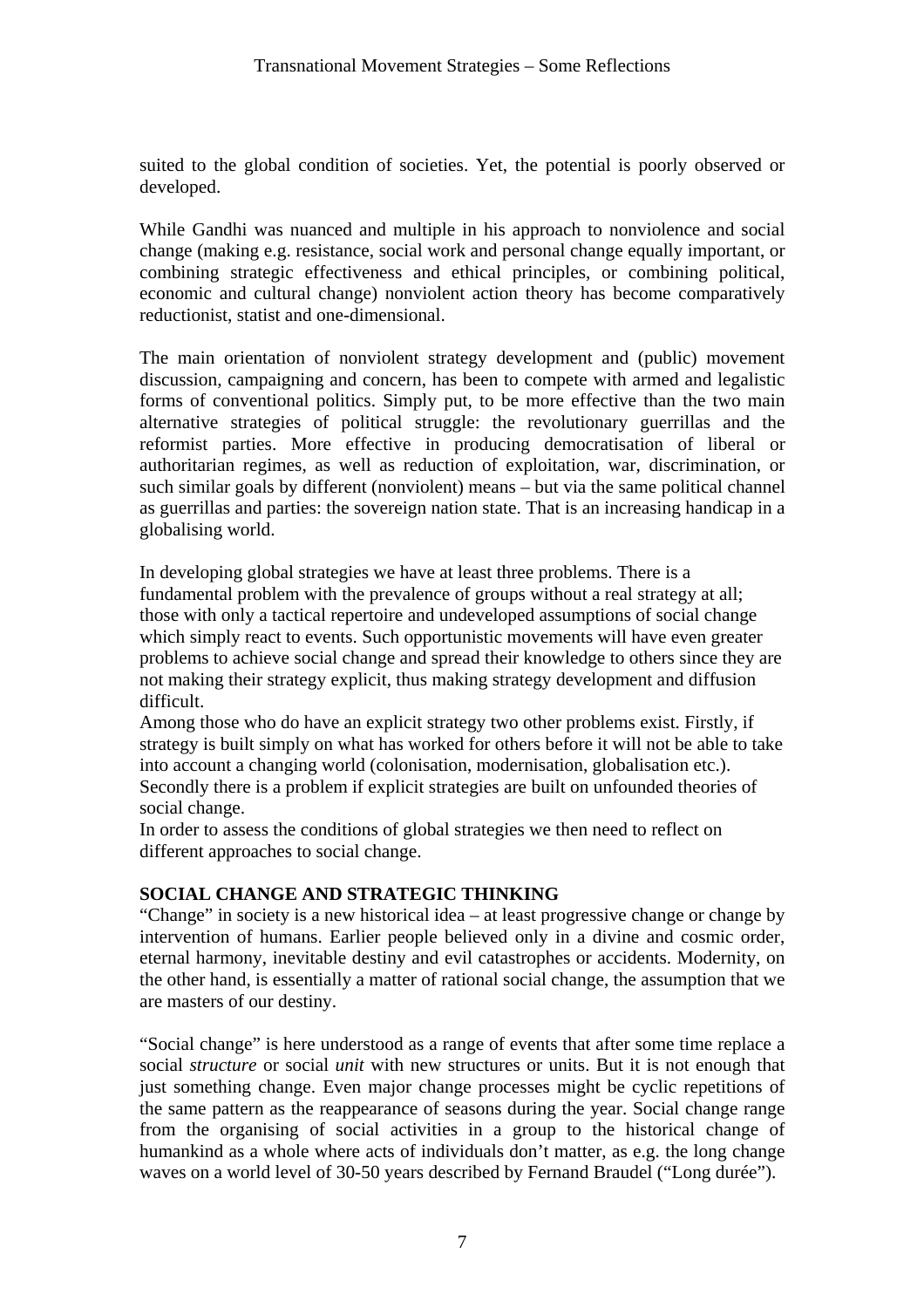Movements' aim of deliberate social change concerns the choice of *strategy and tactics*. "Tactics" is with Clausewitz here understood as the means used and the plan of how to win a certain battle, while "strategy" is a matter of how to use the battles in order to win the war. In certain nonviolent battles it might be tactically wise to use legal and educational tools in order to raise the awareness of people, while it would be futile to use it as an effective strategy for transforming an oppressive and exploitative system and the class that benefits on it.

Our development of strategy is connected to our approach to social change. We might understand social change as governed by universal laws which when uncovered predict change, similar to natural science. On the other hand we might believe that social change is only possible to describe with the help of contextually developed theories that help us to understand partial and local change after that they occurred. There are good reasons to believe something in-between. Firstly, change seems possible to *influence* since basically determinism is possible only in closed systems and all societies, according to the foremost social system scientist, Niklas Luhmann, are open systems. Secondly, social change seems to be inevitably *incoherent* and extremely *complex*. Since interaction effects and feedback from six billion humans in the open world system are becoming increasingly instant through information technology, both prediction and the idea of a determining causal factor (like ideology, technology, economic relations or frustration) seems unfounded. Several decisive factors might interplay making change basically incoherent and complex. Nationalism, class conflicts, acculturation, diffusion, demography, environmental conditions, migration or rationalisation (bureaucratisation) are some of the proposed main factors behind social change, all of them with supportive empirical evidence. But even if social change happens without any mastermind, certain change might still be *intelligible* and *more or less likely* compared to other possible changes.

Yet the strongest evidence for why social change is more complicated than assumed by movement activists, state administrators, conspiracy groups and revolutionaries is the simple fact that *even social scientists are unable to predict even major changes in societies*. The biggest revolutionary changes in history have happened as a surprise to most. The unexpected revolution in Eastern Europe 1989-1990 is a prime example among several: a major social change that can't be explained by reference only to Gorbatjov, economic or military factors. Like all these factors glasnost and perestroika where decisive yet an official expression of ideas and reform struggles within communism since the 1950s. Those who study social forces from above did not see what was coming while those who worked with the east-west dialogue and transnational movement cooperation knew that a transformation was on the way. But the speed to which dissidents found themselves in government positions surprised everyone.

### **CLASSIC SOCIAL CHANGE THEORIES**

Making strategies of social change is difficult if change is complex, incoherent and unpredictable. Still people try and there is some scope for influencing other actors. Implicitly all strategic thinking builds on the idea that we have the ability to effect and control social change according to our goals and values. It is possible to understand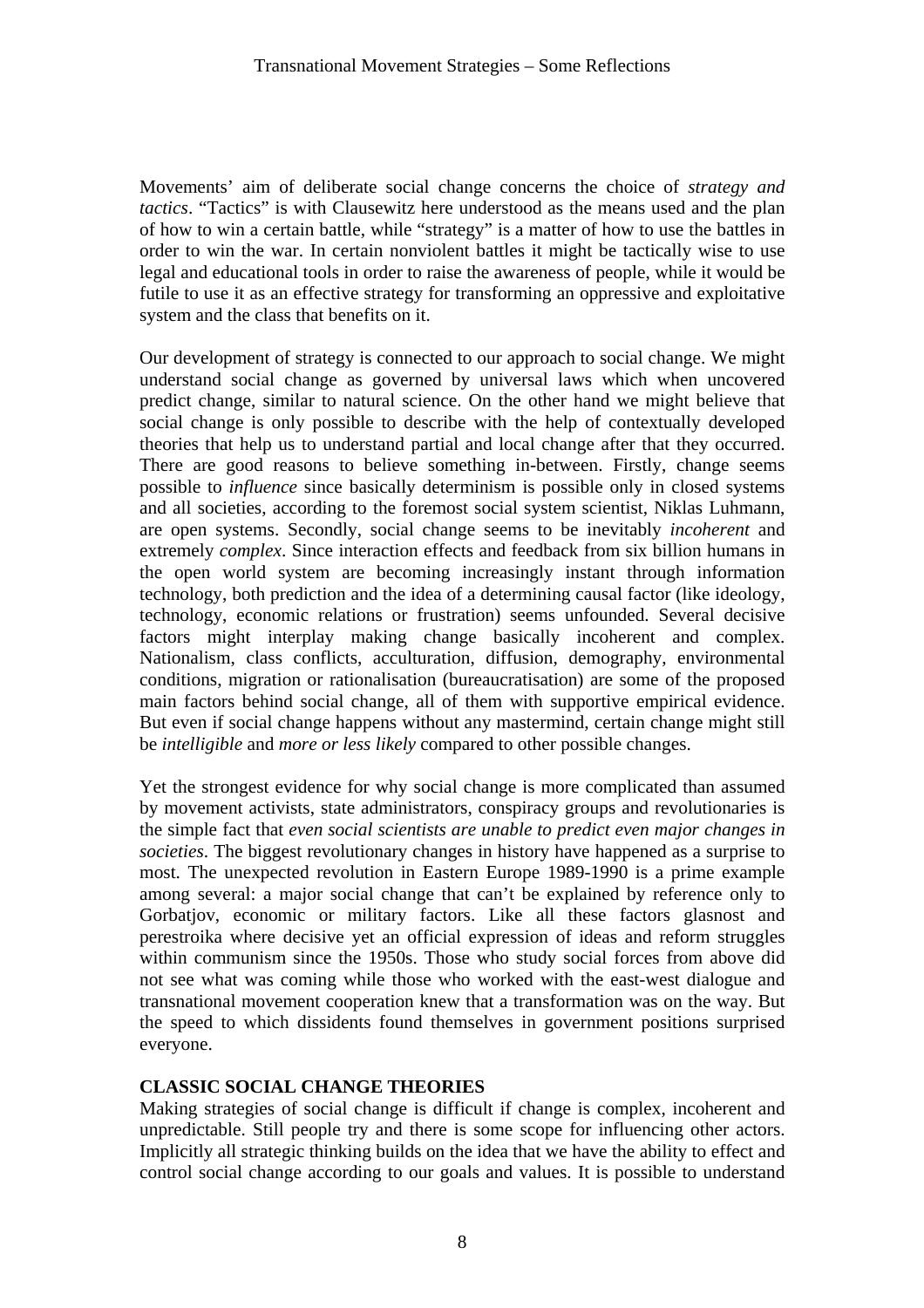different strands of social change theories according to which *society sector* they emphasise as the most important one (politics, economy or culture), who is the main *change agent* and through what *methods* change is effected.

If you understand the *market economy* as the main driving force behind social change it might be in the socialist version of Marx or Wallerstein (the logic of the economic system as a whole) or a neoliberal belief in the rational egoism of the "economic man" (the particularistic logic of economic individuals and organisations).

On the other hand you might believe that the main force is *state politics and the military*, built on the realist belief in the power egoism and security orientation of all actors. In the conservative tradition of Hobbes this might be understood as the security provision of the state provided by its citizen's submission to the state monopoly of violence, or some international version of (neo) realism. In a socialist version of Lenin, Mao or Che Guevara this realism might as well be mirrored in rebellious strategies to make a revolutionary guerrilla war. Or, in the Sharpian perspective, the realist approach might be expressed through protest, non-cooperation and intervention towards the state and military.

As a third option you might understand the *civil society or cultural sector* as the most important in driving social change. Through education, voluntary cooperation and ideology people change their societies: in the version of political liberalism the liberal democracy regulate a world society of mutual and plural interdependence between voluntary organisations and cooperation projects – in the socialist version of Hardt and Negri the communicative and intellectual production of the "multitude" is able to fight the exploitation by "empire" and create true global democracy.

Fourthly and, in this simple scheme, lastly, there is the possibility that the *interaction between these three sectors* – the market economy, the state/military and the civil society – is the driving force. In Habermas' optimist version we will understand change as a matter of the struggle between the political-economic system and the communicative civil society (the reduction of citizens to producers, consumers and clients by the system colonization vs. the liberation of citizens through institutions of communicative rationality). In Foucault's pessimistic version we get the main actors of the three sectors entangled by plural networks of power techniques in a society of discipline where no sovereign centre is in control.

When it comes to the question of who is the main change agent suggestions have varied from the *rationality* in itself as an historic Subject (Hegel's "Spirit"), *the working class* (Marx's self-conscious working class, Lenin's avant-garde Party, the Syndicalist trade union, or spontaneous self-organisation by individuals of the working class according to autonomous Marxism, or Mao's small-scale farmers and farm-workers), black or *non-European ethnicities* (e.g. the Black Panther Party or Pan-Africanism), *women* (in radical, essentialist or separatist feminism, e.g. political lesbianism) or *the poor* in service of God (Christian Liberation Theology in e.g. Latin America). In this tradition of privileging one or the other suppressed group, Gramsci stands in his own right as someone who believes in the power *alliances of main*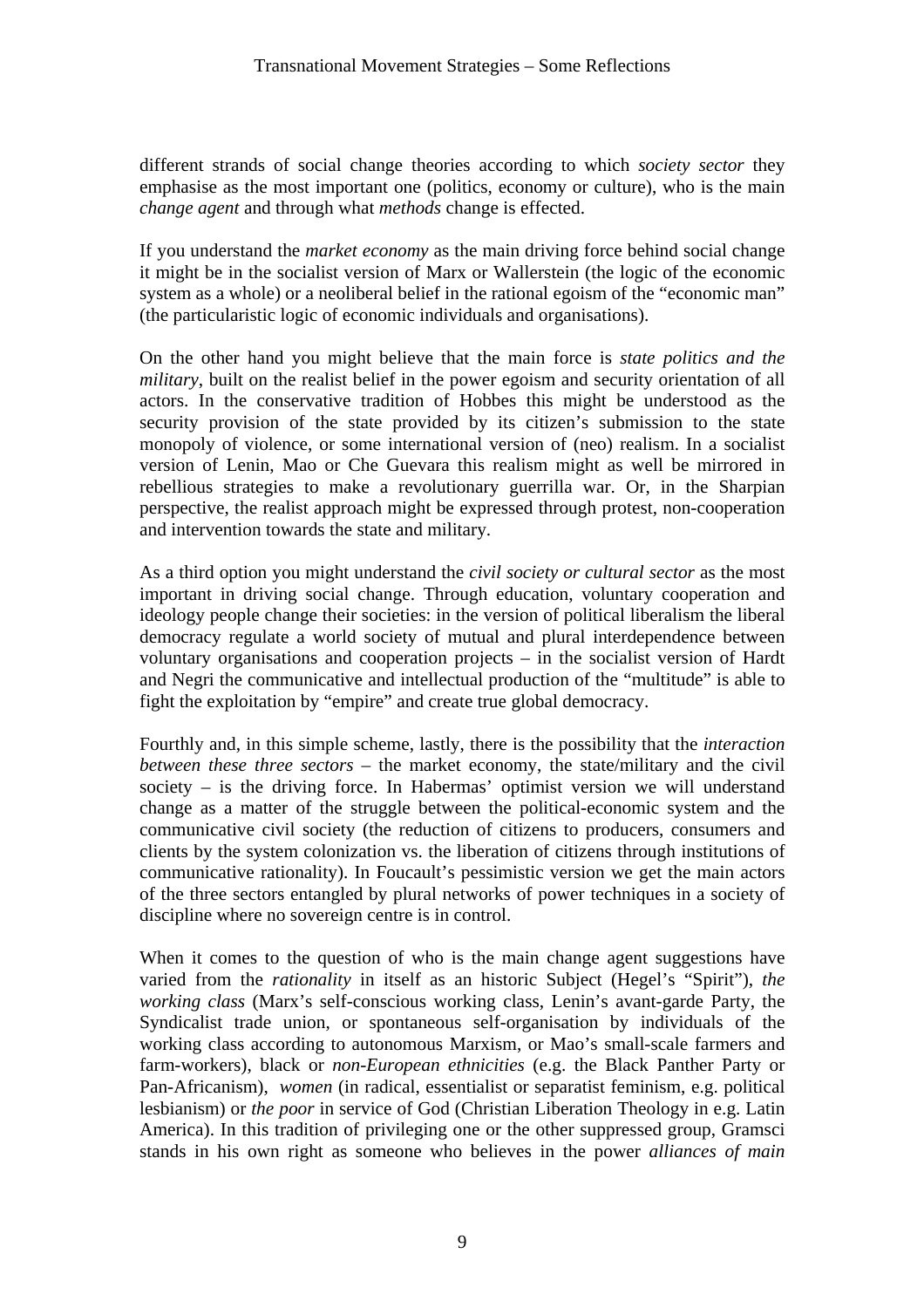*society actors*, basically one from each society sector (hegemonic blocs and contrahegemonic blocs).

When it comes to *methods* Gene Sharp has outlined 198 different nonviolent action forms which throughout history already has been applied, broadly divided into three categories: protest, non-cooperation (political, economical and social) and intervention. Other classifications exist but these are the ones that are fundamental for the Sharpian paradigm that still is dominating the understanding of unarmed resistance (exceptions are e.g. Burrowes and Martin). Let's discuss these as building bricks in unarmed strategies.

## **CURRENT NONVIOLENT ACTION STRATEGIES**

Ackerman & Kruegler (1994) have probably developed the most advanced set of strategic principles built on the Sharpian paradigm. In summary they advice movements to: formulate functional objectives, develop organisational strength, secure access to critical material resources, cultivate external assistance, expand the repertoire of sanctions, attack the opponents' strategy for consolidating control, mute the impact of the opponents' violent weapons, alienate opponents from expected bases of support, maintain nonviolent discipline, assess events and options in light of levels of strategic decision making, adjust offensive and defensive operations according to the relative vulnerabilities of the protagonists, sustain continuity between sanctions, mechanisms, and objectives.

The primary assumption is that there exist an opponent with a sovereign commandcentre and a rational subjectivity – the regime – dependent on "bases of support", thus possible to influence.

# **STRATEGY BUILT ON "REALITY"**

On a fundamental level – in terms of ontology and epistemology of reality – strategy is about how societies and individuals are able to change. The main weakness of the state focus, and other classic strategies of social change is that it builds on an unconvincing worldview. Classic strategy is typically developed according to a thinking in terms of *solid units* (states, organisations, politics/culture/economics, societies or individuals), each driven by their own individual and unitary motivation/interest hierarchy (material or idealistic). The interaction between these interest units is then supposed to be governed by a behaviouristic logic of *cause and effect* (stimuli and response) and rational *utility* calculations ("rational choice"). Societies as well as individual persons are viewed as unitary entities in a chess game. Today, the crisis of modernist and positivist science have, together with global processes, destabilised not only state borders but also the fundamental understanding of interaction between cultures, of how social processes occur (e.g. with postcolonial and post structural theories of fragmented subjects and multiple power networks). Generally speaking there is today an emphasis on how parts, dimensions or aspects within perceived "units" are *mutually interconnected and constituting*, how social processes are fundamentally *plural and dynamic*.

So, crudely put, nonviolent strategy is confined within a (western) modernist mind-set and has in a creative move turned the state and war strategists Machiavelli and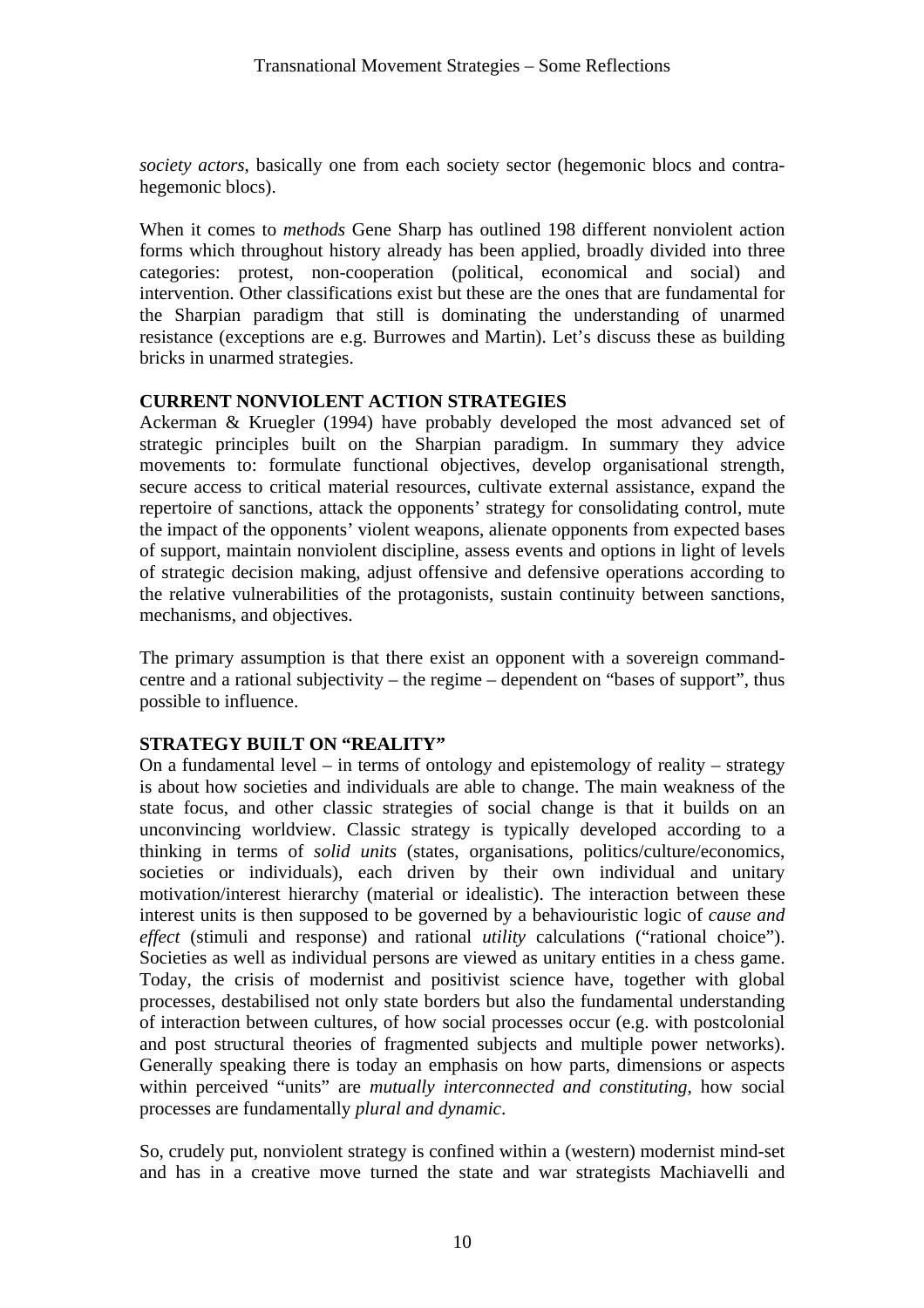Clausewitz upside down. Yet, strategic thinking has remained within that power realist worldview, despite (or maybe because of) this innovative interpretation. Even worse is that Sharp – who still has a paradigmatic influence on the strategic thinking – did turn Gandhi upside down. For Gandhi ethics, politics and reality were a unity and his nonviolent morality resulted, through political experimentation with reality, in the nonviolent technique and way of life. With Sharp the technical effectiveness of nonviolent action became a morality of effective technique (Holm 1978: Vinthagen 2005). If the behaviouristic, causal, amoral and utilitarian techniques were really nonviolently effective in social processes it would not be a problem. But at least according to a post/late-modern sociology – with postcolonalism, Foucault, Bourdieu etc. – the Sharpian strategic world-view is not founded on reality.

As a theoretical experiment, let me make a tentative suggestion of what strategy for transnational and nonviolent social movements' contemporary global sociology would advice. Since, by its nature, it becomes impossible to give a single coherent framework of effective principles, we will have to satisfy with guidelines for strategies in the plural sense. Nevertheless, that does not mean that we could not build our strategies on scientific knowledge, on the contrary, empirical case studies and systematic comparison, as well as theoretical development of new models are possible and necessary. We just have to understand that we are not there yet, far from it.

# **GUIDELINES OF GLOBAL NONVIOLENCE STRATEGIES**

As we have seen globalisation demands a very different approach to strategy and nonviolent campaigning. In general we need to build our strategy on a combination of our analysis of globalisation, nonviolent action, power and social change. With a more theoretically sound and empirically grounded understanding of these different phenomena and their combinations, we will be better equipped to build successful strategies of transnational nonviolent movement work. Otherwise basic mistakes will be made. The power analysis, for example, needs to look at the *de facto* power pillars of the regime in this specific case and context, not just – as has often uncritically been done before – a basic application of Sharp's consent theory of power (cf Burrowes 1996).

When developing strategies we need to take into account a number of conditions growing out of multidimensional globalisation:

- The existence of a global economy and the dominance of the market and transnational corporations (even in terms of privatised war activities)
- The growing importance of a global IT-network and media.
- The absence of a global state parallel to an increasing number of multilateral regimes.
- The increasing interconnectedness between local/national contexts, conflicts and issues.
- The degree of globalness of a phenomenon will vary according to context (and is basically an empirical question). A specific process or issue will sometimes in some societies be very globalised, at other nearly not at all.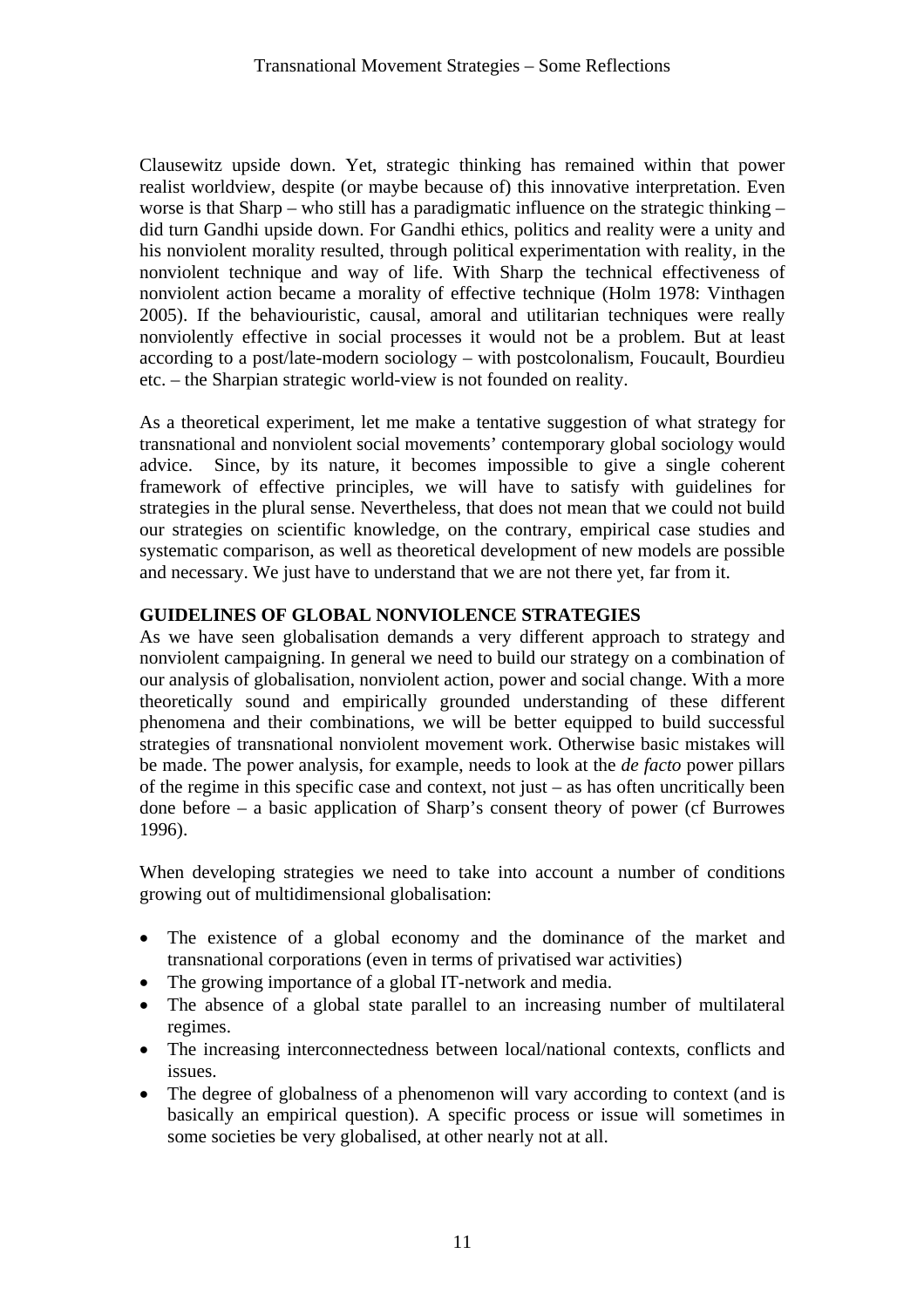Taken together these conditions points towards certain guidelines of how to do transnational nonviolent struggles. Some tentative suggestions regarding such strategies and their development are:

The diffusion of nonviolent repertoires demands skilled accommodation to local contexts, culture and history (dislocation from old context and relocation to the new).

- We need to create global coordination and alliances between different struggles and people while respecting difference.
- We need a combination of the local and global: with local bases of global struggles.
- Understanding and facilitating social change today demands a multilevel approach (local, national, regional and global).
- A renewed economic resistance beyond national trade unions, UN economic sanctions and individual boycotts is necessary (e.g. LOGO-attacks and collective consumer actions).
- The development of nonviolent economic alternatives is needed in order to replace the violent/oppressive sides of contemporary capitalism (e.g. World Forum of Alternatives, Fair Trade, Credit Unions and alternative currency like LETS).
- We need to develop new forms of democratic institutions on all levels that complement/replace the weakened national parliaments. We also need, in the short run; to support some selected multilateral regimes (maybe the UN-General Assembly, African Union or UNDP?), while rejecting others (or support some activity and reject other). Here the Local Municipal Assembly of WSF is an important network.

We need to mobilise campaigns through the World Social Forum and its plural global network and link other movement networks to it, as well as local groups.

The main tentative conclusion of this theoretical exploration of transnational movement strategies for nonviolent struggles is that struggles need to be *globally communicated, developed and coordinated*, yet *applied and translated according to local contexts*. Thus, *diversity of tactics* is necessary since issues, battles, contexts etc are varied, but that diversity need to be within some kind of common *grand strategic framework* (of e.g. resisting oppression, respecting difference, protection of life, constructing alternatives etc.) in order to be a global movement for social change.

# **References**

•

Ackerman, Peter & Kruegler, Christopher (1994). *Strategic Nonviolent Conflict: The Dynamics of People Power in the Twentieth Century*. Westport: Praeger Publishers. Burrowes, Robert J. (1996). *The Strategy of Nonviolent Defense: A Gandhian Approach*. State University of New York Press.

Chabot, Sean Taudin (2003). *Crossing the Great Devide: The Gandhian Repertoire's Transnational Diffusion to the American Civil Rights Movement*. PhD dissertation. Department of Sociology. University of Amsterdam.